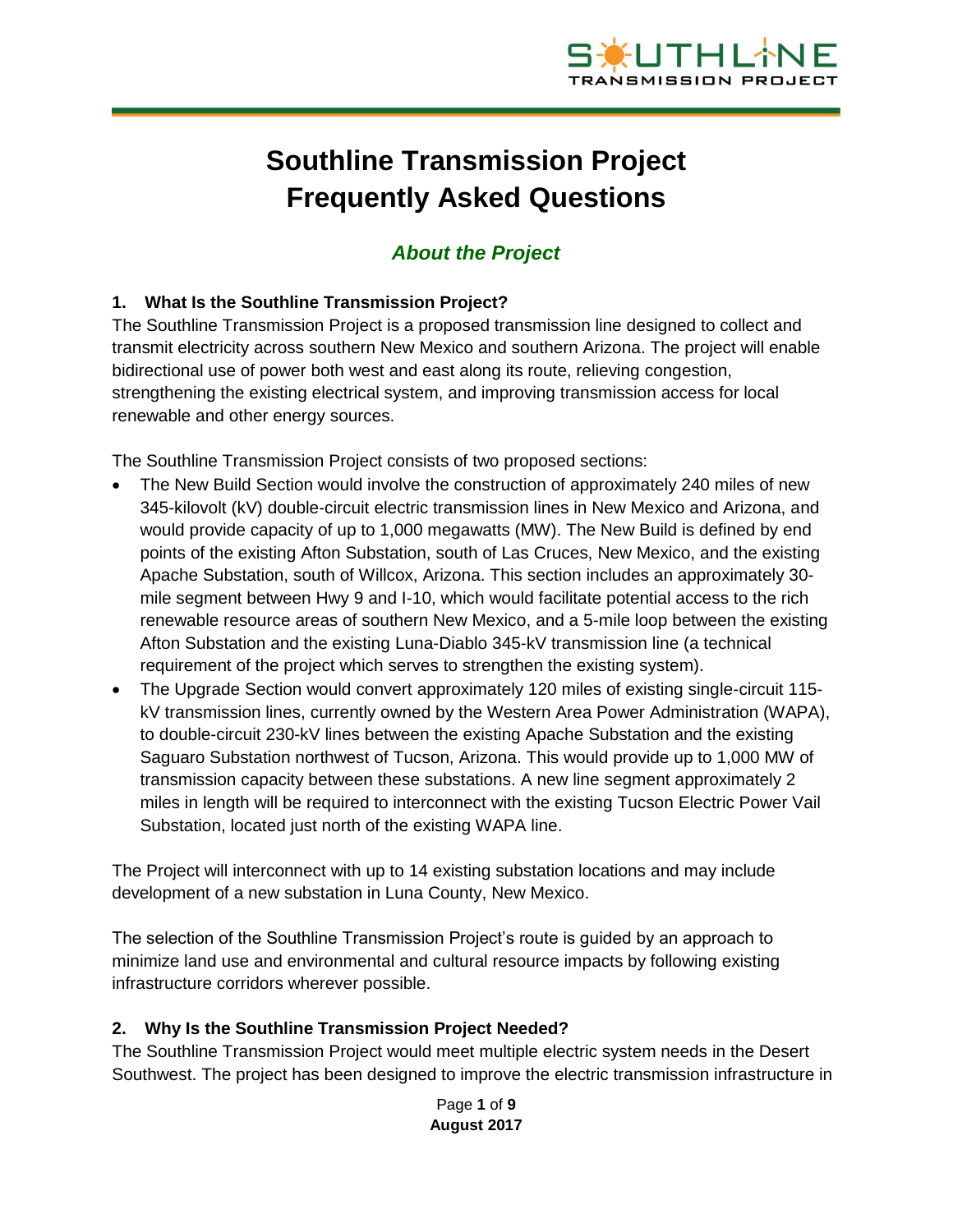

southern New Mexico and southern Arizona in order to strengthen the existing system and to cost effectively provide up to 1,000 MW of initial bidirectional transmission capacity between southern New Mexico and southern Arizona.

- *To improve reliability –* There is limited existing electrical transmission capacity in the region, which causes system reliability risks.
- *To relieve congestion –* Since existing transmission capacity is fully used, additional transmission capacity in the region is needed to relieve congestion and help local utilities access the most cost-efficient energy sources.
- *To sustain growth –* The Desert Southwest area is expected to experience substantial longterm growth, creating increased demand for power and therefore a greater need for transmission capacity to provide that power*.*
- *To facilitate renewable energy –* Satisfying the renewable energy requirements of western states will require access to transmission for renewable resources; a major challenge facing renewable energy development is insufficient transmission access.

To meet these principal needs, the project has been designed to achieve the following projectspecific objectives:

- Create a link that provides benefits to population load centers on both ends of the line.
- Provide multiple intermediate access points with proposed connections to up to 14 existing substation locations, whose inclusion is prioritized by regional planning.
- Provide a solution that fits with broader regional utility planning and needs.
- Provide for the efficient, cost-effective, and bidirectional transmission of up to 1,000 MW of initial rated capacity.
- Utilize an innovative public-private partnership to select lines for upgrade that would create effective transmission capacity additions.
- Maximize the use of existing infrastructure corridors, such as electric transmission lines, in order to help minimize environmental and cultural impacts.
- Meet North American Electric Reliability Corporation and Western Electricity Coordinating Council standards and guidelines.
- Provide a path consistent with renewable resource land use efforts.

# **3. What Are the Benefits of the Southline Transmission Project?**

- *Cost-effective, reliable electricity* By interconnecting with up to 14 existing substation locations along its route, the Southline Transmission Project will enable local utilities to meet energy demands.
- *Local economic development* The Southline Transmission Project will enable local economic development through project construction, enhanced power reliability, and by enabling additional local renewable energy development.
- *Resource conservation* The Southline Transmission Project will minimize land use conflicts by working from federal and state energy and land use planning efforts, using existing infrastructure, and developing a route along existing infrastructure corridors.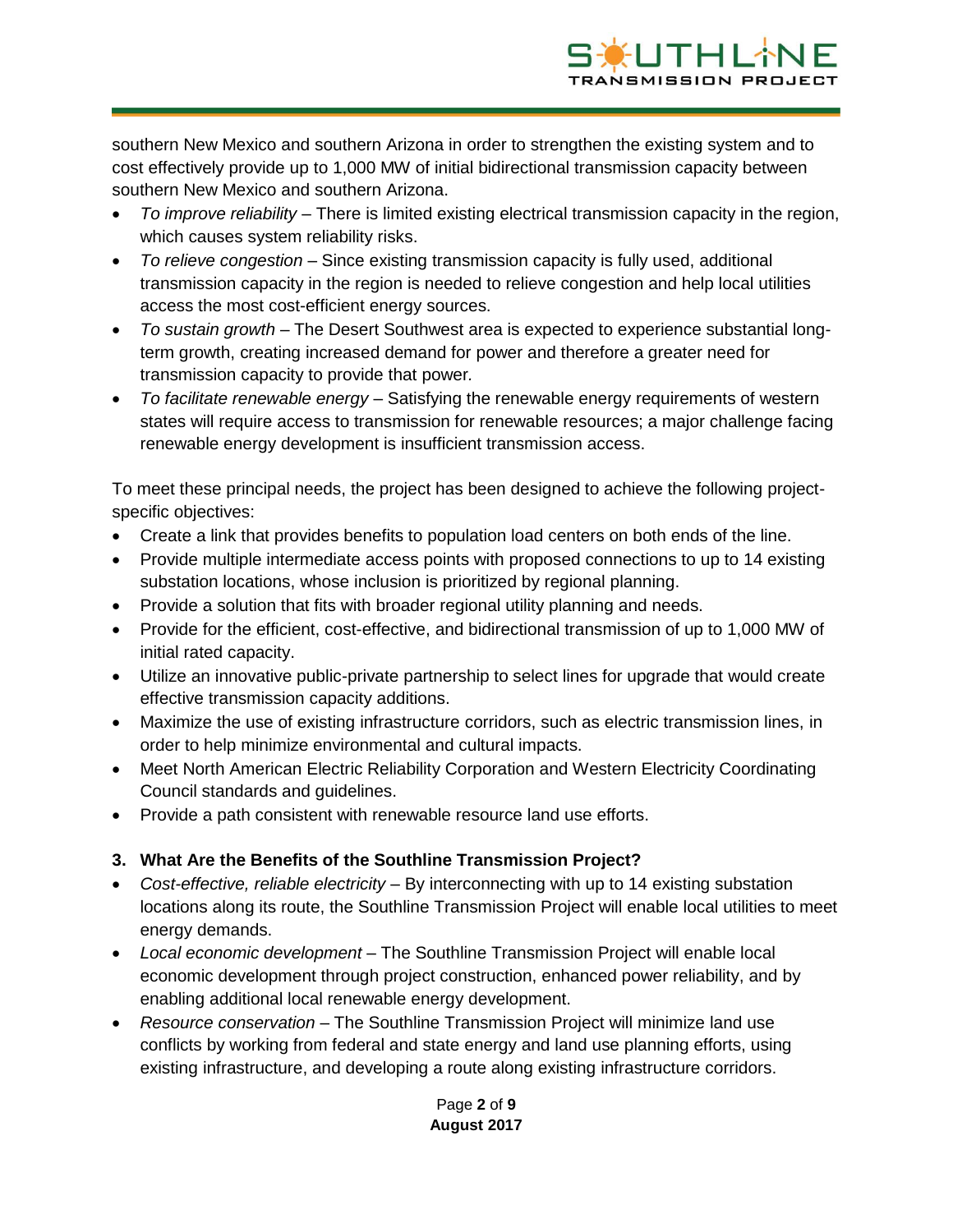

- *Renewable energy* The Southline Transmission Project will facilitate the connection of renewable energy projects to the electric system, allowing states in the Desert Southwest to meet renewable energy requirements.
- *Smart, coordinated approach* The Southline Transmission Project team has worked closely with local utilities and other transmission providers since 2009 to ensure the Southline Transmission Project meets local needs and improves the regions' electric system.

# *About the Project Team*

#### **4. Who Is the Southline Transmission Project Team?**

The Southline Transmission Project team includes two entities and their consulting team:

- The Southline Transmission Project is sponsored by Southline Transmission, L.L.C., a subsidiary of Hunt Power, L.P. Hunt Power, L.P. develops and invests in entrepreneurial electric and gas utility opportunities, and is part of a larger privately-owned group of entities managed by the Ray L. Hunt family that engages in oil and gas exploration and production, refining, power, real estate, ranching, and private equity investments.
- Black Forest Partners, L.P. is the project manager of the Southline Transmission Project and is led by Southwest natives Bill Kipp and Doug Patterson. Black Forest Partners created the concept for the Southline Transmission Project in 2008 as a transmission solution to minimize land use challenges and strengthen the existing system, while enabling the development of renewable energy projects.

#### **5. What is WAPA's Involvement with the Project?**

Western Area Power Administration and Southline Transmission, LLC, signed an Advanced Funding Agreement (Agreement) that funded WAPA staff support for the Southline Transmission Project during its development phase. WAPA served as joint lead agency with the Bureau of Land Management in the preparation of the environmental impact statement for the proposed project.

As part of its agency mission, WAPA routinely studies power system requirements, plans for transmission line upgrades and additions, facilitates and finances transmission projects, and constructs, owns, operates, and maintains transmission infrastructure. Such projects may be solely WAPA projects, or may be projects undertaken with the participation of others. Southline is proposing to upgrade approximately 120 miles of WAPA's existing transmission line between Saguaro and Apache substations as part of its proposed Project. WAPA is evaluating to what extent it will participate in the proposed Project.

Under the Agreement, Southline will cover WAPA's costs related to National Environmental Policy Act compliance, Western Electricity Coordinating Council path rating, WAPA's review and due diligence of the proposed project and development of interconnection agreements. At the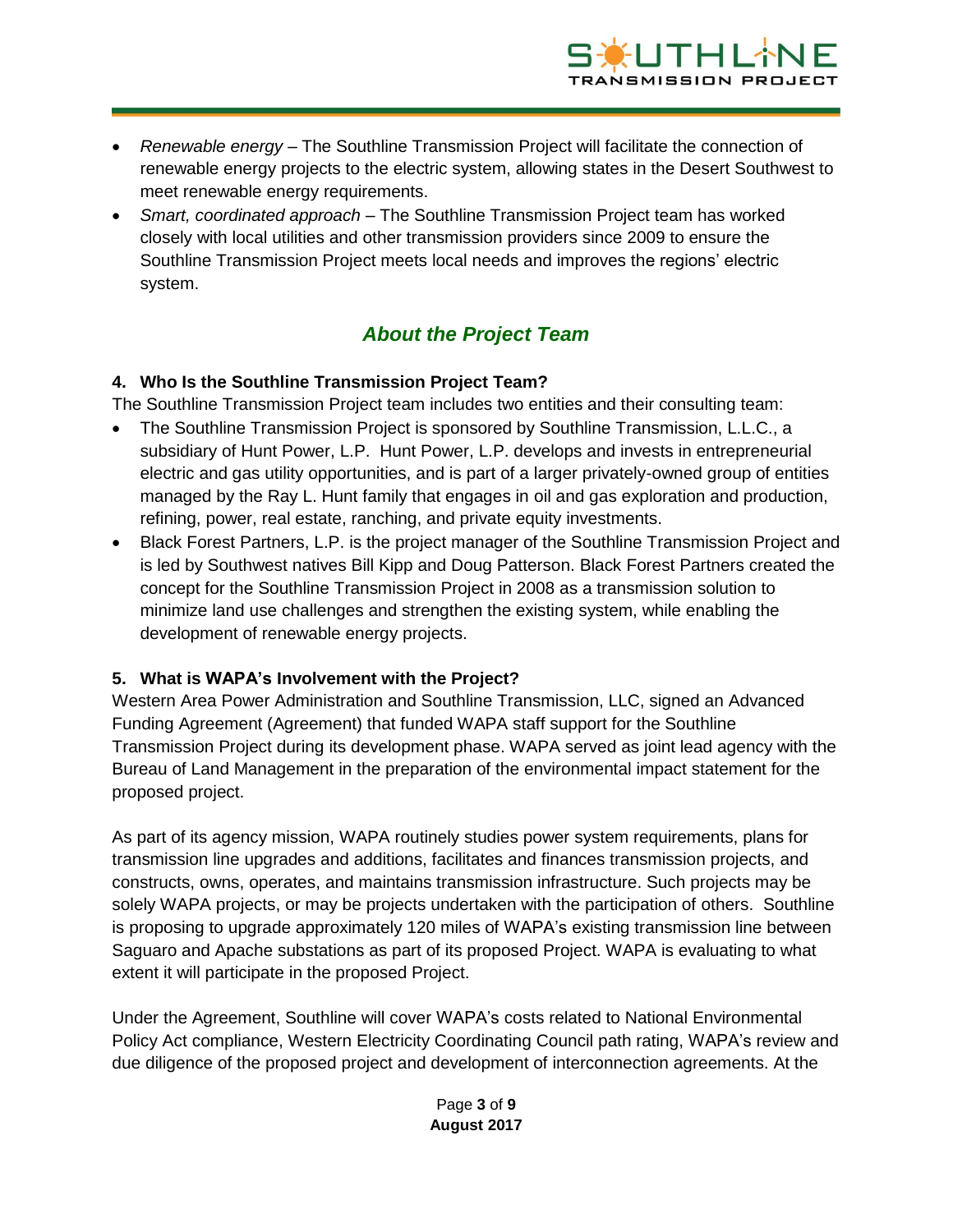

conclusion of the development period it is anticipated the proposed project's progress will be evaluated by both parties and decisions will be made regarding construction funding.

# *Project Development and Analysis*

## **6. What Was the Study Area and How Was It Used?**

The Southline Transmission Project is defined by its major interconnection points: the existing substation at Afton in New Mexico and the existing substations at Saguaro and Apache in Arizona. The study area was a defined region surrounding those interconnection points within which reasonable route alternatives were identified and evaluated through federal, state, and local environmental review processes.

#### **7. How Were the Southline Transmission Project Route Alternatives Developed?**

The Southline Transmission Project's route is guided by an approach to minimize impacts by following existing corridors wherever possible. This approach includes:

- Working within, or next to, existing infrastructure corridors (such as existing transmission lines, highways and roads, natural gas pipelines, and railroads);
- Minimizing impacts to sensitive environmental and cultural areas while selecting alternative routes;
- Incorporating information from existing federal and state energy and land use planning efforts;
- Working closely throughout project development with interested stakeholders and land managers to understand, and where possible, avoid or minimize impacts to sensitive areas; and
- Considering sensitive resources during engineering design, construction, and future operations and maintenance.

The Southline Transmission Project team conducted an initial routing process in 2011, prior to environmental review, in order to formulate a solid project proposal for environmental review by BLM and WAPA. Based on information gathered during the National Environmental Policy Act (NEPA) scoping process and through subsequent coordination with cooperating agencies, BLM and WAPA developed additional project route alternatives for evaluation. These are described in the Draft Environmental Impact Statement which is available on the BLM project website (https://eplanning.blm.gov/epl-front-

office/eplanning/projectSummary.do?methodName=renderDefaultProjectSummary&projectId=8 3613).

#### **8. How Were Route Alternatives Evaluated?**

During the federal, state, and local environmental review processes, the potential project route alternatives were studied to understand their possible impacts to environmental, cultural, and social resources. A full description of the Federal review process can be found in the Council on

> Page **4** of **9 August 2017**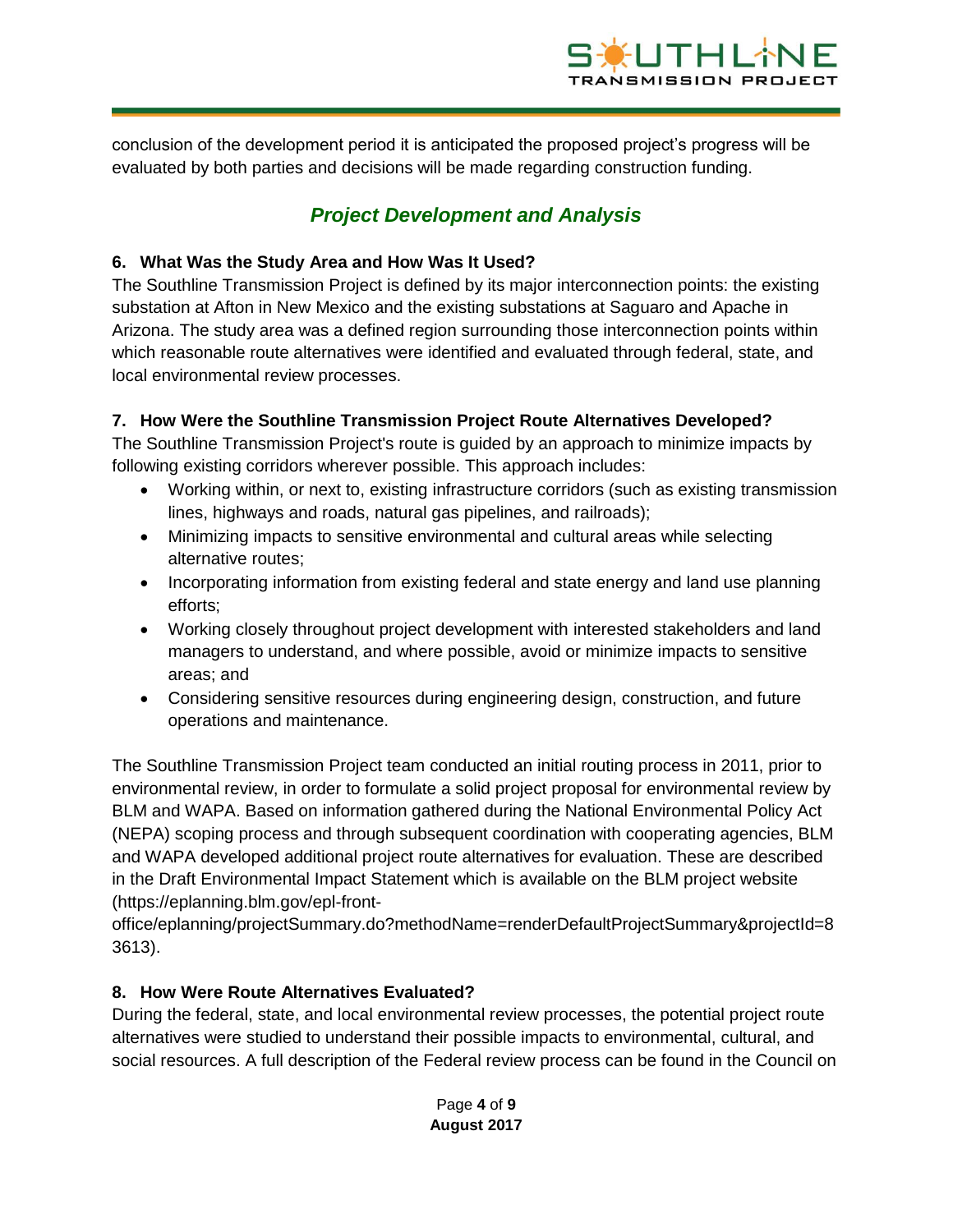

Environmental Quality's [A Citizen's Guide to the National Environmental Policy Act \(NEPA\).](https://ceq.doe.gov/get-involved/citizens_guide_to_nepa.html)<sup>1</sup> The [BLM's NEPA handbook](https://www.ntc.blm.gov/krc/uploads/366/NEPAHandbook_H-1790_508.pdf)<sup>2</sup> provides information about how NEPA regulations are applied to projects on BLM lands. WAPA's NEPA Implementing Procedures, applicable to all agencies that are part of the U.S. Department of Energy, can be found in the Code of Federal Regulations (CFR) at [10 CFR Part 1021](https://energy.gov/sites/prod/files/10CFRPart1021.pdf)<sup>3</sup>.

## **9. What Does It Mean to Upgrade the Existing Transmission Lines between the Apache and Saguaro Substations in Arizona?**

Upgrading these existing transmission lines will involve removing the current wooden H-frame structures that carry a single circuit and replacing them with new structures, such as steel monopoles, that can carry two circuits of higher-capacity transmission lines. The Upgrade Section of the project will also involve construction of a new line segment approximately 2 miles in length in order to interconnect with the existing Tucson Electric Power Vail Substation.

## **10. Can These Upgrades Be Made Inside the Existing Rights-Of-Way, or Will Additional Rights-Of-Way Be Needed?**

The project upgrades will seek to maximize the use of existing rights-of-way and access roads to the greatest extent possible. Further studies and analysis will determine where the project will require widening of, or deviations from, the existing rights-of-way and access roads. The construction of the proposed new 2-mile line segment looping in the existing Vail station will require new rights-of-way.

# **11. What is the Anticipated Southline Transmission Project Timeline?**

The anticipated schedule includes routing and associated public engagement and permitting through 2017; right-of-way acquisition starting in 2016; construction starting in 2018; and transmission operations being phased into service as portions of the line are completed, beginning in 2018-2020.

# *Public Engagement and Permitting*

# **12. What Are the Permitting and Regulatory Processes for the Southline Transmission Project?**

Two federal agencies, the Bureau of Land Management (BLM) and the Western Area Power Administration (WAPA), jointly led the environmental review process associated with the National Environmental Policy Act (NEPA). As part of this process, BLM and WAPA coordinated with numerous federal, state, and local agencies. The Southline Transmission Project team is working with many state and local permitting and regulatory agencies to ensure compliance with all state and local requirements and obtain all necessary permits.

 $\overline{a}$ <sup>1</sup> A Citizen's Guide to the NEPA: https://ceq.doe.gov/get-involved/citizens\_guide\_to\_nepa.html

<sup>2</sup> BLM NEPA Handbook: https://www.ntc.blm.gov/krc/uploads/366/NEPAHandbook\_H-1790\_508.pdf

<sup>3</sup> WAPA's NEPA Implementing Procedures: https://energy.gov/nepa/downloads/10-cfr-1021-nationalenvironmental-policy-act-implementing-procedures-doe-2011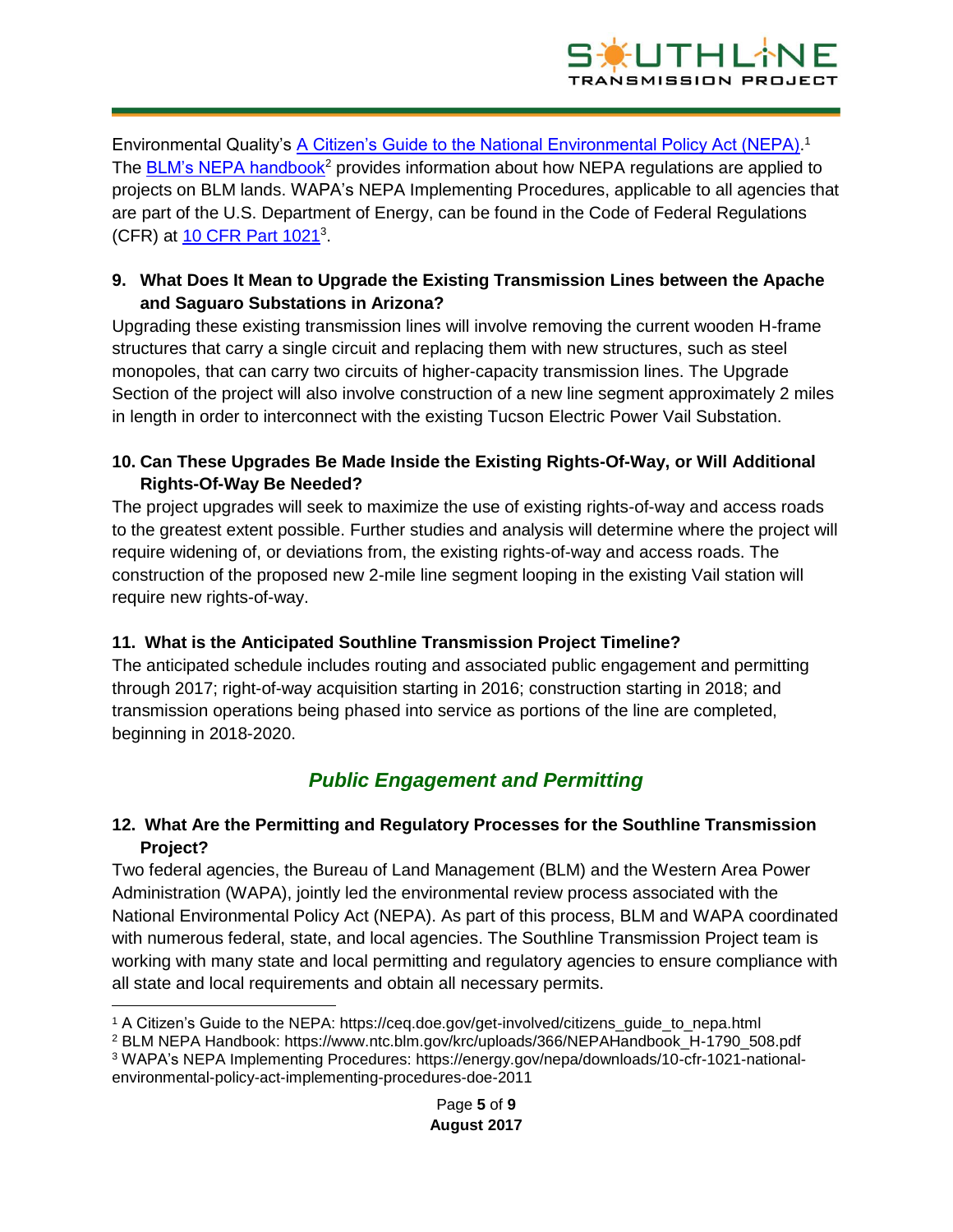

With Records of Decision from both the BLM and WAPA, the project is now focusing on state approvals for the project. The Arizona Corporation Commission approved a Certificate of Environmental Compatibility for the project in February 2017 and the New Mexico Public Regulation Commission issued a Final Order approving the Certification of Stipulation in August 2017.

## **13. Has the Southline Transmission Project team begun the process of securing rightsof-way for the project?**

In August of 2016, the Southline Transmission Project team secured rights-of-way for BLM lands and lands managed by the New Mexico State Land Office. Combined, these represent 42% of the Project's required right-of-way. Other right-of-way acquisition began in 2016.

#### **14. How Can I Participate?**

The Southline Transmission Project team continues its commitment to working with as many stakeholders as possible throughout project development and construction.

In early 2016, BLM and WAPA concluded their joint development of the Federal environmental review process. Information about that process, including links to the Draft and Final Environmental Impact Statements and Records of Decision for the project, is provided on the Southline Transmission Project website. More information about the BLM and WAPA processes can be found at the BLM project website (https://eplanning.blm.gov/epl-frontoffice/eplanning/projectSummary.do?methodName=renderDefaultProjectSummary&projectId=8 3613) and the WAPA project website [\(http://go.usa.gov/3FTPh\)](http://go.usa.gov/3FTPh).

The Southline Transmission Project team will be conducting engineering, procurement, and construction related activities in 2017. If you have questions about those processes or inquiries for the project team, please visit the Southline Transmission Project website, [www.southlinetransmissionproject.com](http://www.southlinetransmissionproject.com/) or direct your questions and comments to the project phone line (1-888-752-2822) or project email address [\(connect@southlinetransmissionproject.com\)](mailto:connect@southlinetransmissionproject.com).

# *About the Project and the Electric System*

#### **15. What Does "Bidirectional Use" Mean and Why Is It an Important Function of the Southline Transmission Project?**

Bidirectional use is the ability to schedule power to flow in two directions, in this case both east and west on the transmission route. This allows the Southline Transmission Project to serve multiple purposes, since generally for Arizona and New Mexico, bringing power from western hubs to utilities in the east helps meet customers' energy needs, while scheduling power flows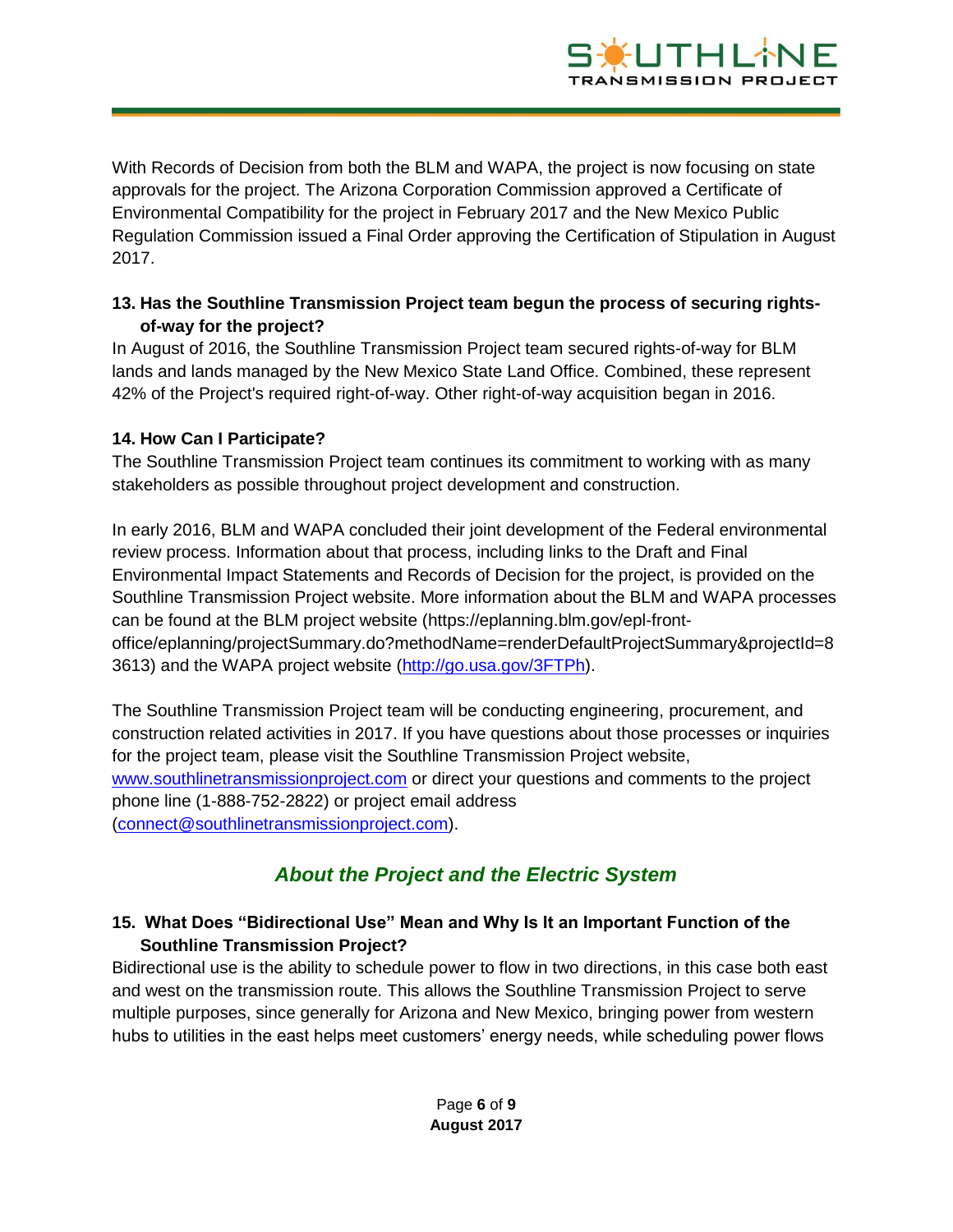

east-to-west brings renewable energy from rich resource areas to the locations where the power is needed.

While many lines collect energy from a remote source and take it generally in one direction over a long distance to where it is needed, the Southline Transmission Project is designed to meet energy demand located on both ends and at multiple locations along the proposed route. Bidirectional use greatly increases the utility of the Southline Transmission Project and lowers the cost to entities using the transmission line.

#### **16. How Many Substations Will Be Connected to the Southline Transmission Project?**

The project will connect with up to 14 existing substation locations to facilitate the transmission of energy to multiple locations along the approximately 360-mile route. The Southline Transmission Project team anticipates developing one new substation in Luna County, New Mexico.

#### **17. What is the Capacity of the Southline Transmission Project?**

As proposed, the Southline Transmission Project will have a capacity of up to 1,037 megawatts (MW) of power for the Afton (NM) – Apache (AZ) New Build Section from east to west, and 971MW from west to east. For the Apache (AZ) to Saguaro (AZ) Upgrade Section, the capacity will be up to 1,000 MW from east to west and 430 MW from west to east, pending final project approval.

#### **18. What Renewable and Other Energy Sources Will Have the Ability to Connect With the Southline Transmission Project?**

The Southline Transmission Project intersects some of the highest quality renewable resource areas in the U.S., including several major solar energy areas (or hubs) identified by the Western Renewable Energy Zones (WREZ) process conducted by the Western Governors' Association<sup>4</sup>. The Southline Transmission Project could facilitate the collection of energy from proposed solar energy projects in the region and from areas identified by the Bureau of Land Management's (BLM) Solar Programmatic Environmental Impact Statement (Solar PEIS), which identifies preferred areas for solar energy development on BLM lands<sup>5</sup>, such as the Afton Solar Energy Zone in southern New Mexico.

For Arizona, BLM issued a Record of Decision for its Restoration Design Energy Project, an effort to identify and evaluate lands across the state that may be suitable for the development of renewable energy<sup>6</sup>; several of the identified Renewable Energy Development Areas are in the vicinity of the Southline Transmission Project. The Southline Transmission Project could also facilitate collection of energy from some prime geothermal resource areas and facilitate the

 $\overline{\phantom{a}}$ 

<sup>4</sup> For more information:<http://www.nrel.gov/docs/fy10osti/46877.pdf>

<sup>5</sup> For more information:<http://solareis.anl.gov/>

<sup>6</sup> For more information:<http://azmemory.azlibrary.gov/cdm/ref/collection/feddocs/id/2544>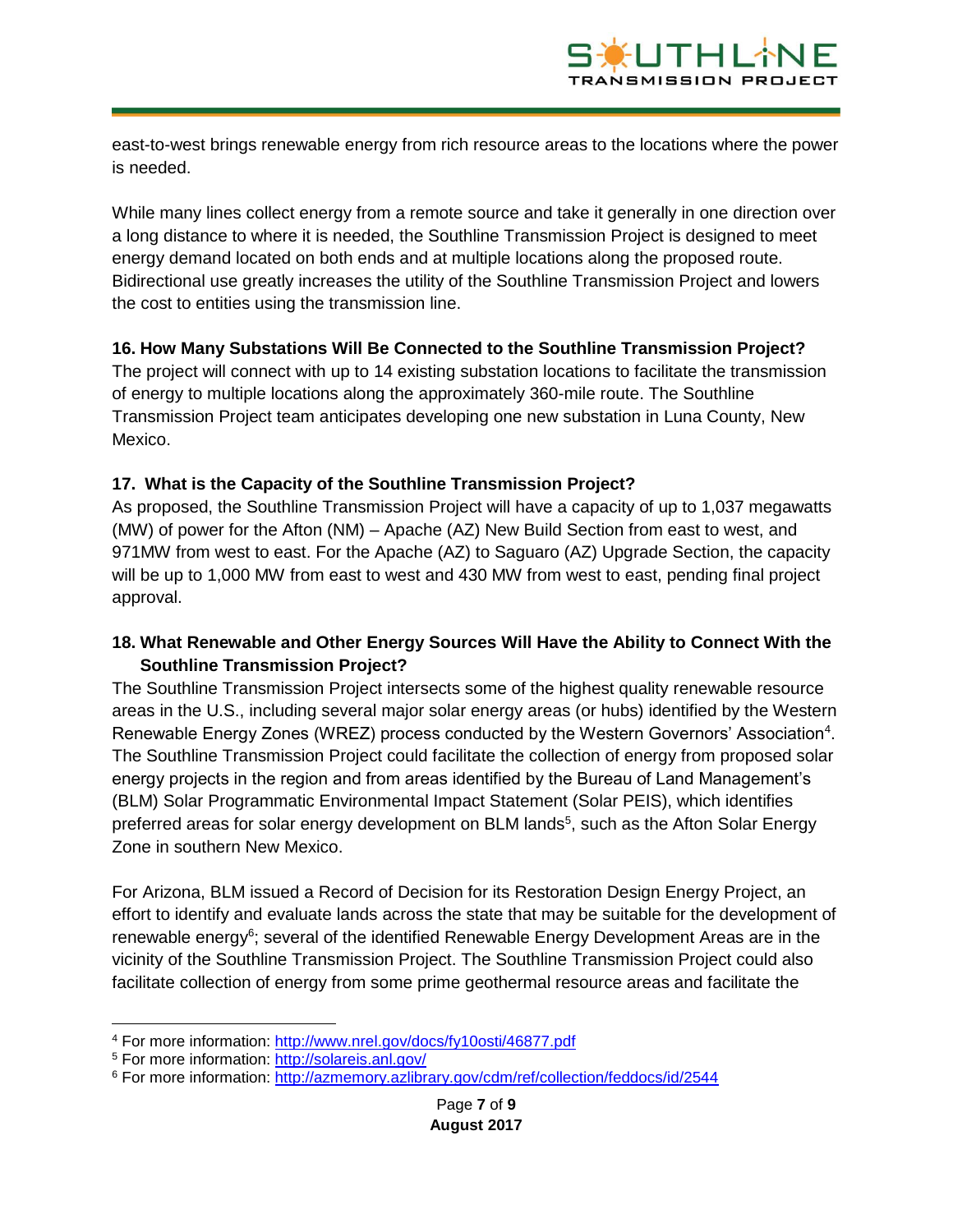

transmission of wind power and other existing power sources to major population centers where the energy is needed.

Lastly, the project will improve the ability for utilities to access existing conventional energy generation sources in the region, such as coal and natural gas. The Southline Transmission Project is independent of any power generation projects in the region.

#### **19. Which companies will use the Southline Transmission Project?**

In March 2016, the Southline Transmission Project team started an open solicitation process for potential project customers to indicate interest in using the project. The allocation of transmission capacity will follow thereafter. Each customer will then engage in bilateral negotiations with the Southline Transmission Project team regarding rates and terms and conditions.

#### **20. How Has the Southline Transmission Project Coordinated Its Efforts with Local Utilities?**

To ensure that the Southline Transmission Project meets local and regional electric system needs, the project team has actively participated with regional utilities in various transmission planning forums since 2009. The project team formed a Project Coordination Review Group (PCRG), hosted through the WestConnect Southeastern Arizona Transmission Study (SATS) subcommittee, to study the technical interaction of the project with the regional transmission system. The study group finished preliminary study activities in early 2011, with PCRG participants and the Western Electricity Coordinating Council (WECC) approving a comprehensive PCRG study report in spring 2011. The project completed Phase 1 of the WECC Path Rating Process in March 2012, Phase 2B in January 2013, and entered Phase 3 in March 2015, which conferred an accepted path rating for the project. The project team will continue to coordinate ongoing technical studies with local and regional utilities and planning forums.

#### **21. How Does the Southline Transmission Project Differ from Other Proposed Transmission Projects in the Region?**

The Southline Transmission Project stands on its own and will help local utilities meet energy demand whether or not other proposed transmission projects are constructed.

The Southline Transmission Project is distinctive in that it will:

- Interconnect with the existing transmission system in up to 14 existing substation locations, enabling local utilities to access the most cost-efficient power sources in a reliable manner;
- Be shorter than other proposed projects and therefore less costly;
- Have a bidirectional WECC Path Rating which will provide for the bidirectional use of power, enabling renewable and other local energy to reach customers and allowing utilities to more efficiently meet energy demands; and

#### Page **8** of **9 August 2017**